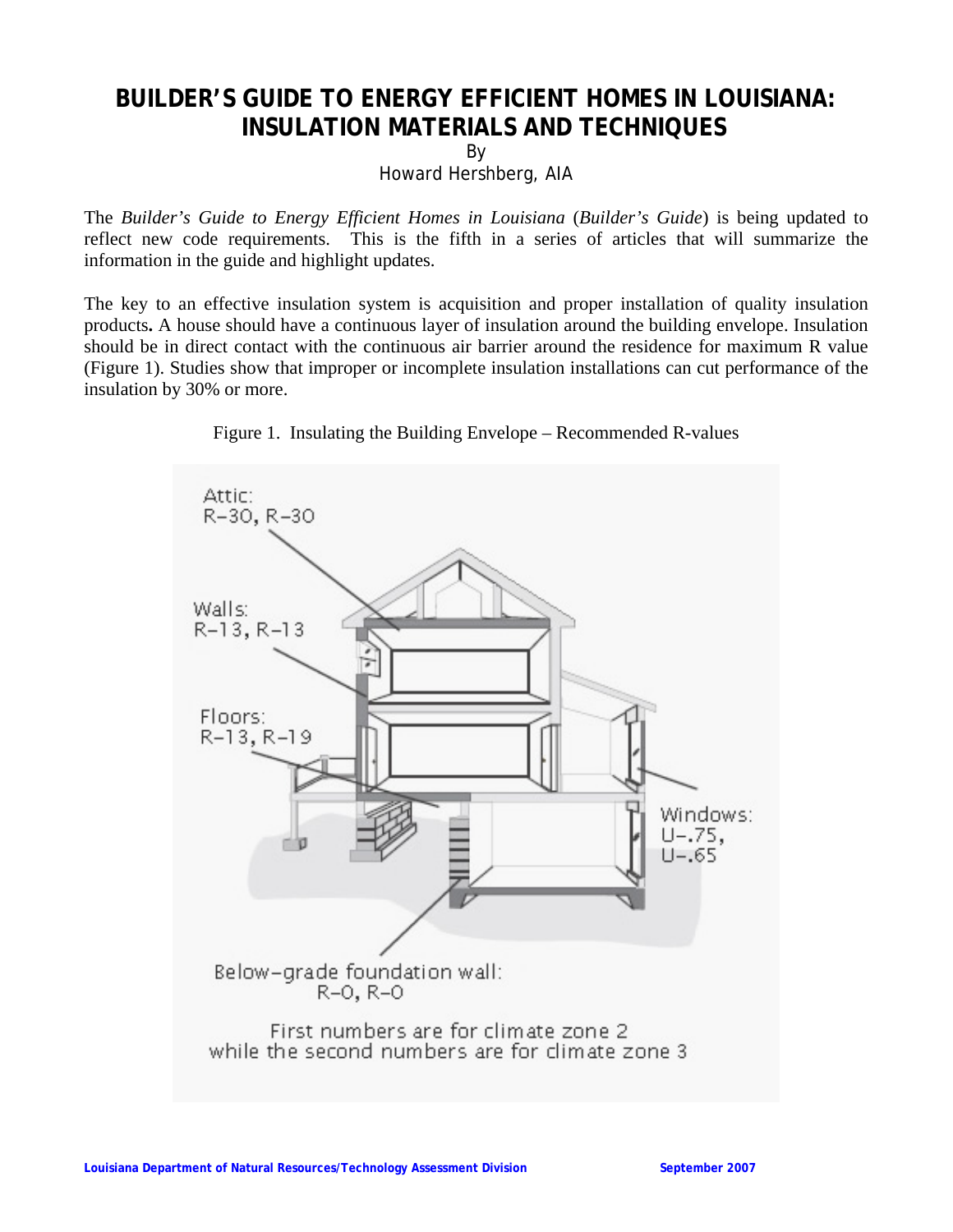The following guidelines are critical for optimum performance when installing any insulating material:

- Seal all air leaks between conditioned and unconditioned areas.
- Obtain complete coverage of the insulation.
- Minimize air leakage through the material.
- Avoid compressing insulation.
- Avoid lofting (installing too much air) in loose fill products

Insulation Materials:

- **Fiberglass** (R value 2.4 4.4 per inch) comes in batts, rolls, and loose fill products. It is also available in high density board material. Recycled glass is used in the production process. Fiberglass is used for insulating almost every building component, including the foundation, attics, and ductwork.
- **Cellulose** (R value 3.0 3.6 per inch), which is made from recycled newsprint, comes mainly in loose fill form. Loose fill cellulose is used for insulating attics. It can be used in walls when installed with a binder, netting, or covering. Because of its high density, cellulose has the advantage of helping to stop air leaks as well as providing insulation value. Cellulose batts are now on the market also.
- **Rock wool** (R value 2.6 per inch) is mainly available as a loose fill product, and can be installed in attics or blown, using damp spray methods, into walls. It is fireproof, and several manufacturers use recycled products in the production process.
- **Molded–expanded polystyrene (MEPS)** (R value 4.0 to 5.0 per inch), known as beadboard, is a foam product made from molded plastic beads. It has the lowest R-value per inch; but it is also the cheapest of the foam insulations. MEPS is used in several building products including insulated concrete forms (ICF's) and structural insulated panels (SIPS). It performs well in below grade applications.
- **Extruded Polystyrene (XPS)** (R value 5.0 per inch) is a homogeneous polystyrene foam product. It comes in characteristic colors of blue, pink, and green. It is an excellent product for below grade applications as well as exterior sheathing.
- **Polyisocyuranate and polyurethane** (R value 6.8 to 7.2 per inch) are insulating foams with some of the highest available R-values per inch. They are not designed for use below grade.
- **Open–cell polyurethane sprayed foam** (R value 5.5 to 6.5 per inch) is used primarily to seal air leaks and to provide an insulating layer.
- **Icynene Foam** (R value 3.6 per inch) is used primarily to seal air leaks and provide an insulating layer. It is made with carbon dioxide rather than with more polluting gases such as Pentene or hydrochloroflurocarbons used in other foams. It is either sprayed or injected.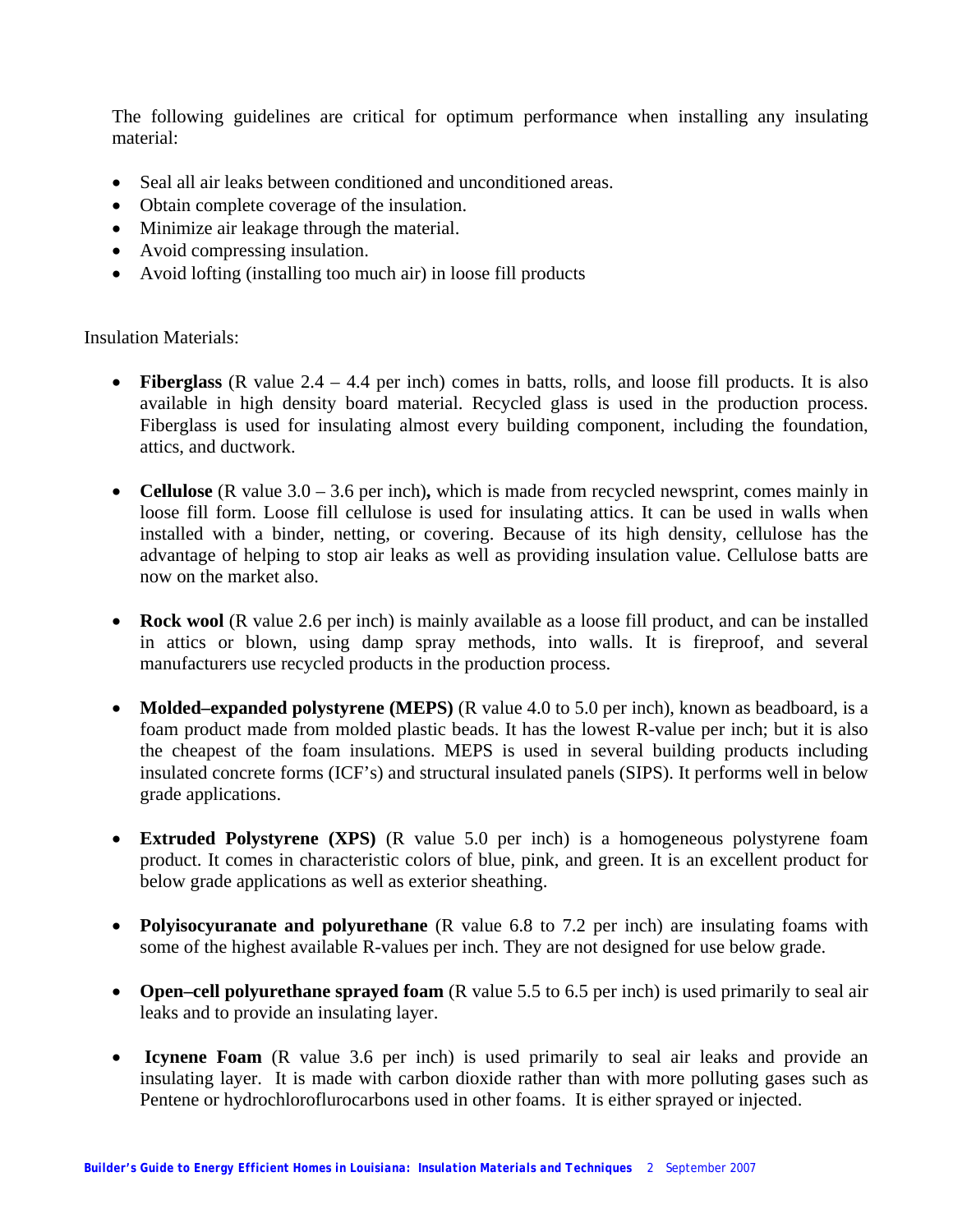• **Aerated concrete**, including lightweight, autoclaved concrete (processed at high temperature) can provide a combination of moderate R-values and thermal masses for floors, walls, and ceilings.

Fiberglass, rockwool, and cellulose products are the most economical and should serve as bulk insulation in attics, walls, and floors. In attics, loose –fill products are usually more expensive than batts or blankets. Blown cellulose and rockwool are denser than fiberglass helping reduce air leakage. Foam products are most economical when they can be applied in thin layers as part of a structural system or to help seal air leaks. Foundation wall or slab insulation, exterior sheathing over wall framing, insulation as part of structural panels for walls and roofs, and spray applied foam insulation are some examples.

Many of Louisiana's homes have slab-on-grade floors for the first story of conditioned space. Since Hurricanes Katrina and Rita in 2005, Louisiana has adopted a new statewide building code restricting where new homes can be built on concrete slabs below certain elevations. The Department of Natural Resources cautions and warns home builders, contractors, architects, and licensed home designers to contact the local permit office before commencing any forming, excavating, or slab pouring. Most permit offices require submission of a finish slab elevation to be submitted and approved prior to any physical work taking place on the site.

Where permitted, in northern sections of the state particularly, insulating the exterior of the slab can reduce winter heating bills up to 10% to 20%. However, because subsurface termite and Formosan termite infestation is so prevalent in Louisiana, preventing termites is a key goal for any building in the state. This is especially pertinent when a visual inspection is not possible. Figures 2 and 3 show suggested slab details that will help to prevent termite infestation.

The following guidelines are also suggested to assist in termite prevention:

- Proper drainage slope soil away from home and install foundation drainage.
- Remove organic matter remove all wood from around foundation before backfilling.
- Direct moisture away from the home usewell maintained gutters and downspouts that connect to a drainage system.
- Provide continuous termite shields protect pressure treated wood sill plate and other framing members with continuous aluminum or galvanized termite shield.
- Treat soil and monitor pests homeowners should be sure to hire a reputable termite company that will provide a full guarantee against pests. Install termite traps or other monitoring methods so occupants can see if pests are near the building.

More information on energy savings features, and the full text of the *Builder's Guide*, can be found on the DNR Technology Assessment Division website at URL: http://www.dnr.louisiana.gov/tad.

CORRECTION: In the *Builder's Guide to Energy Efficient Homes in Louisiana: Air Leakage and Sealing – Materials and Techniques (*featured in the July 2007 Energy Facts) Figure 2 should be titled "Mechanical System Infiltration" and Figure 3 should be titled "The Stack Effect".